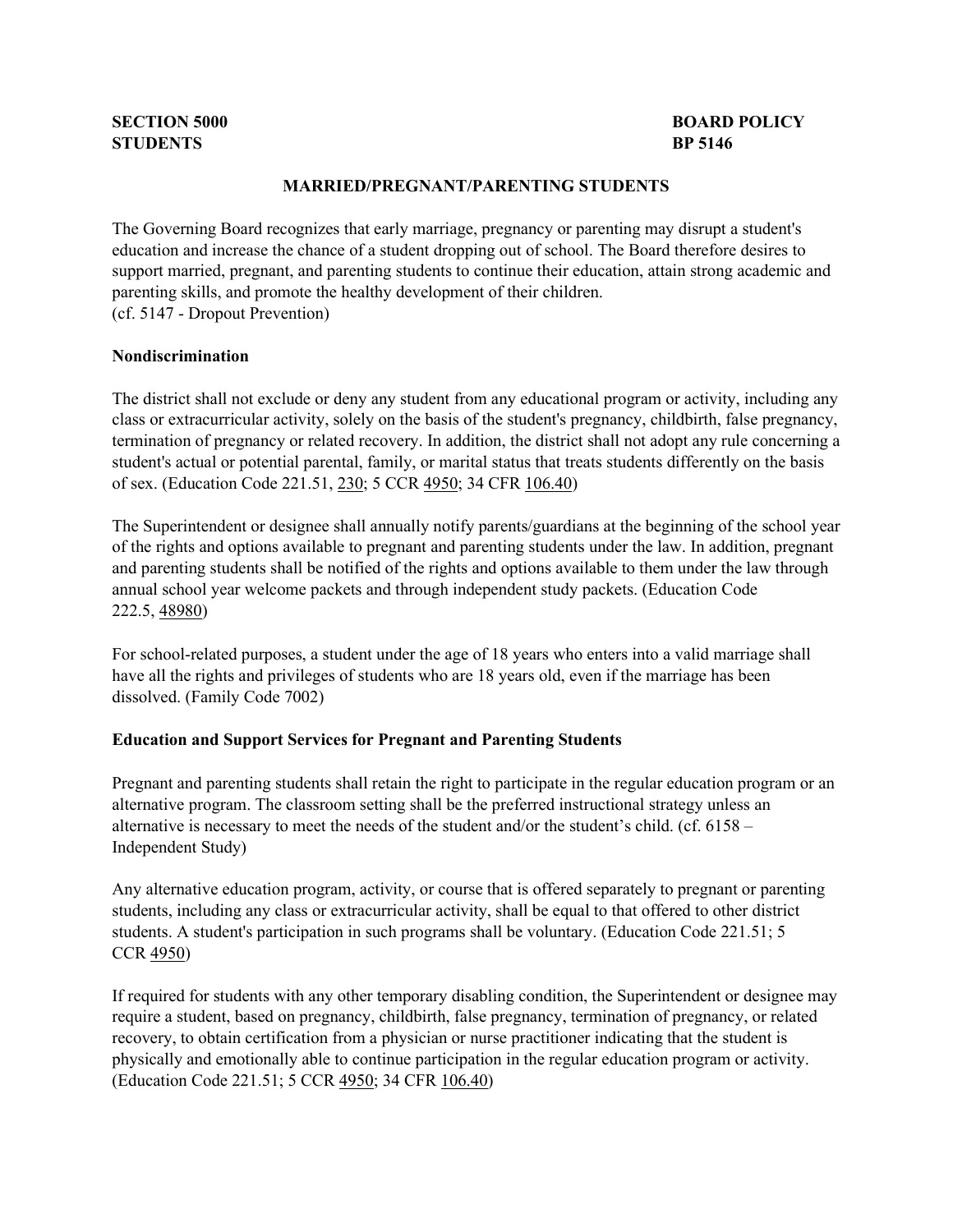To the extent feasible, the district shall provide educational and related support services, either directly or in collaboration with community agencies and organizations, to meet the needs of pregnant and parenting students and their children. Such services may include, but are not limited to:

1. Child care and development services for the children of parenting students on or near school site(s) during the school day and during school-sponsored activities

2. Parenting education and life skills instruction

3. Special school nutrition supplements for pregnant and lactating students pursuant to Education Code [49553,](http://gamutonline.net/displayPolicy/138817/5) 42 USC [1786,](http://gamutonline.net/displayPolicy/371182/5) and 7 CFR 246.1-246.28 (cf. [5030](http://gamutonline.net/displayPolicy/367951/5) - Student Wellness)

4. Health care services, including prenatal care

5. Tobacco, alcohol, and/or drug prevention and intervention services (cf. [5131.6](http://gamutonline.net/displayPolicy/171128/5) - Alcohol and Other Drugs) (cf. [5131.62](http://gamutonline.net/displayPolicy/1053074/5) - Tobacco)

6. Academic and personal counseling

7. Supplemental instruction to assist students in achieving grade-level academic standards and progressing toward graduation

#### **Absences**

Pregnant or parenting students may be excused for absences related to confidential medical appointments in accordance with BP/AR 5113 - Absences and Excuses.

A student shall be excused for absences to care for a sick child for whom the student is the custodial parent. A note from a physician shall not be required for such an absence. (Education Code [48205\)](http://gamutonline.net/displayPolicy/138126/5) (cf. [5113](http://gamutonline.net/displayPolicy/171542/5) - Absences and Excuses)

#### **Parental Leave**

A pregnant or parenting student shall be entitled to eight weeks of parental leave in order to protect the health of the student who gives or expects to give birth and the infant, and to allow the pregnant or parenting student to care for and bond with the infant. Such leave may be taken before the birth of the student's infant if there is a medical necessity and after childbirth during the school year in which the birth takes place, inclusive of any mandatory summer instruction. The Superintendent or designee may grant parental leave beyond eight weeks if deemed medically necessary by the student's physician. (Education Code [46015;](http://gamutonline.net/displayPolicy/131975/5) 34 CFR [106.40\)](http://gamutonline.net/displayPolicy/274457/5)

The student, if age 18 years or older, or the student's parent/guardian shall notify the school of the student's intent to take parental leave. No student shall be required to take all or part of the parental leave. (Education Code [46015\)](http://gamutonline.net/displayPolicy/131975/5)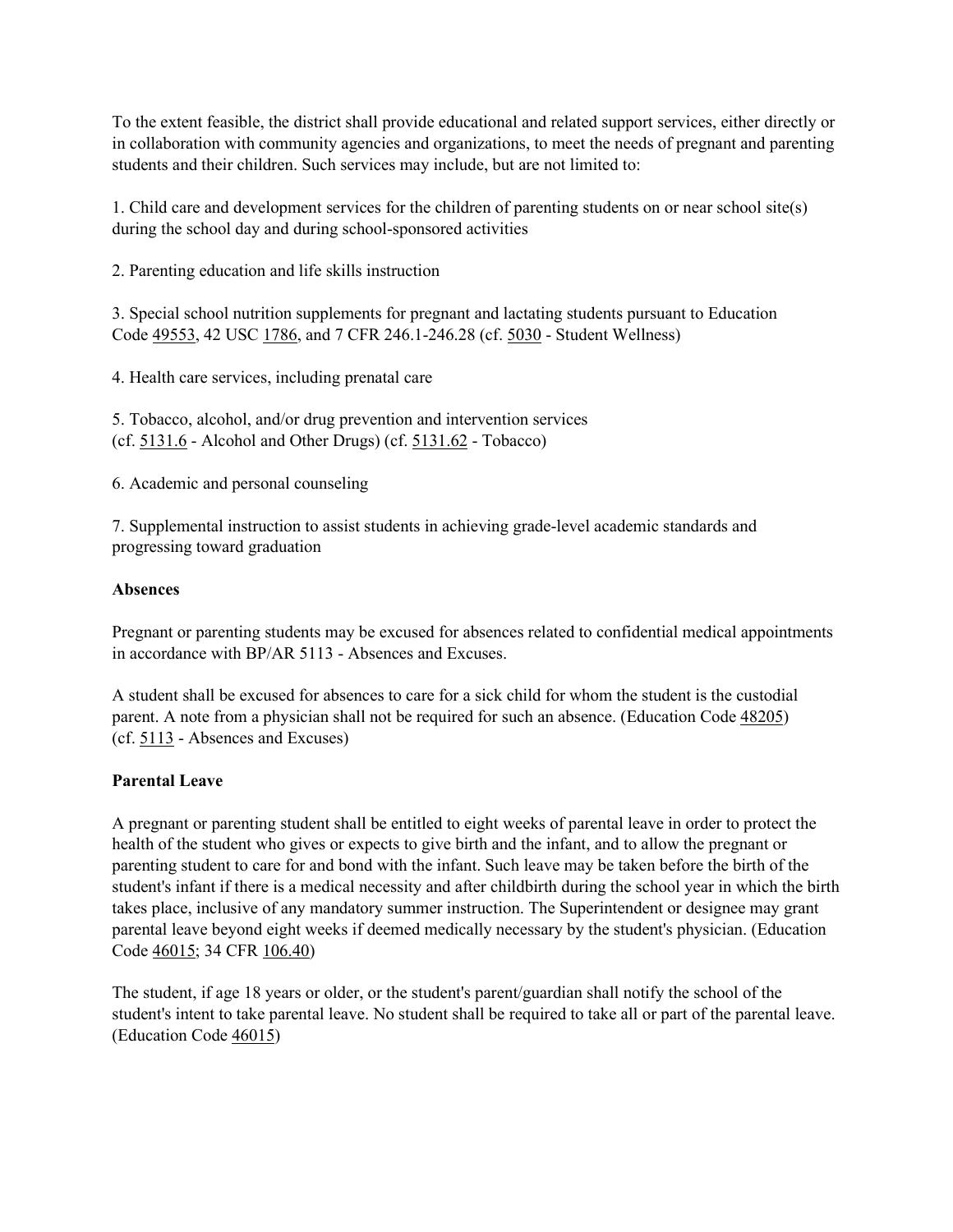When a student takes parental leave, the attendance supervisor shall ensure that absences from the regular school program are excused until the student is able to return to the regular school program or an alternative education program. A pregnant or parenting student shall not be required to complete academic work or other school requirements during the period of the parental leave. (Education Code [46015\)](http://gamutonline.net/displayPolicy/131975/5) (cf. [5113.11](http://gamutonline.net/displayPolicy/1087184/5) - Attendance Supervision)

Following the leave, a pregnant or parenting student may elect to return to the school and the course of study in which the student was enrolled before taking parental leave or to an alternative education option provided by the district. Upon return to school, a pregnant or parenting student shall have opportunities to make up work missed during the leave, including, but not limited to, makeup work plans and reenrollment in courses. (Education Code [46015\)](http://gamutonline.net/displayPolicy/131975/5)

When necessary to complete high school graduation requirements, the student may remain enrolled in school for a fifth year of instruction, unless the Superintendent or designee makes a finding that the student is reasonably able to complete district graduation requirements in time to graduate by the end of the fourth year of high school. (Education Code [46015\)](http://gamutonline.net/displayPolicy/131975/5) (cf. [6146.1](http://gamutonline.net/displayPolicy/352667/5) - High School Graduation Requirements) (cf. [6146.2](http://gamutonline.net/displayPolicy/292827/5) - Certificate of Proficiency/High School Equivalency)

## **Accommodations**

When necessary, the district shall provide accommodations to enable a pregnant or parenting student to access the educational program.

A pregnant student shall have access to any services available to other students with temporary disabilities or medical conditions. (34 CFR [106.40\)](http://gamutonline.net/displayPolicy/274457/5)

The school shall provide reasonable accommodations to any lactating student to express breast milk, breastfeed an infant child, or address other needs related to breastfeeding. A student shall not incur an academic penalty for using any of these reasonable accommodations and shall be provided the opportunity to make up any work missed due to such use. Reasonable accommodations include, but are not limited to: (Education Code [222\)](http://gamutonline.net/displayPolicy/1040625/5)

1. Access to a private and secure room, other than a restroom, to express breast milk or breastfeed an infant child

2. Permission to bring onto a school campus a breast pump and any other equipment used to express breast milk

3. Access to a power source for a breast pump or any other equipment used to express breast milk

4. Access to a place to store expressed breast milk safely

5. A reasonable amount of time to accommodate the student's need to express breast milk or breastfeed an infant child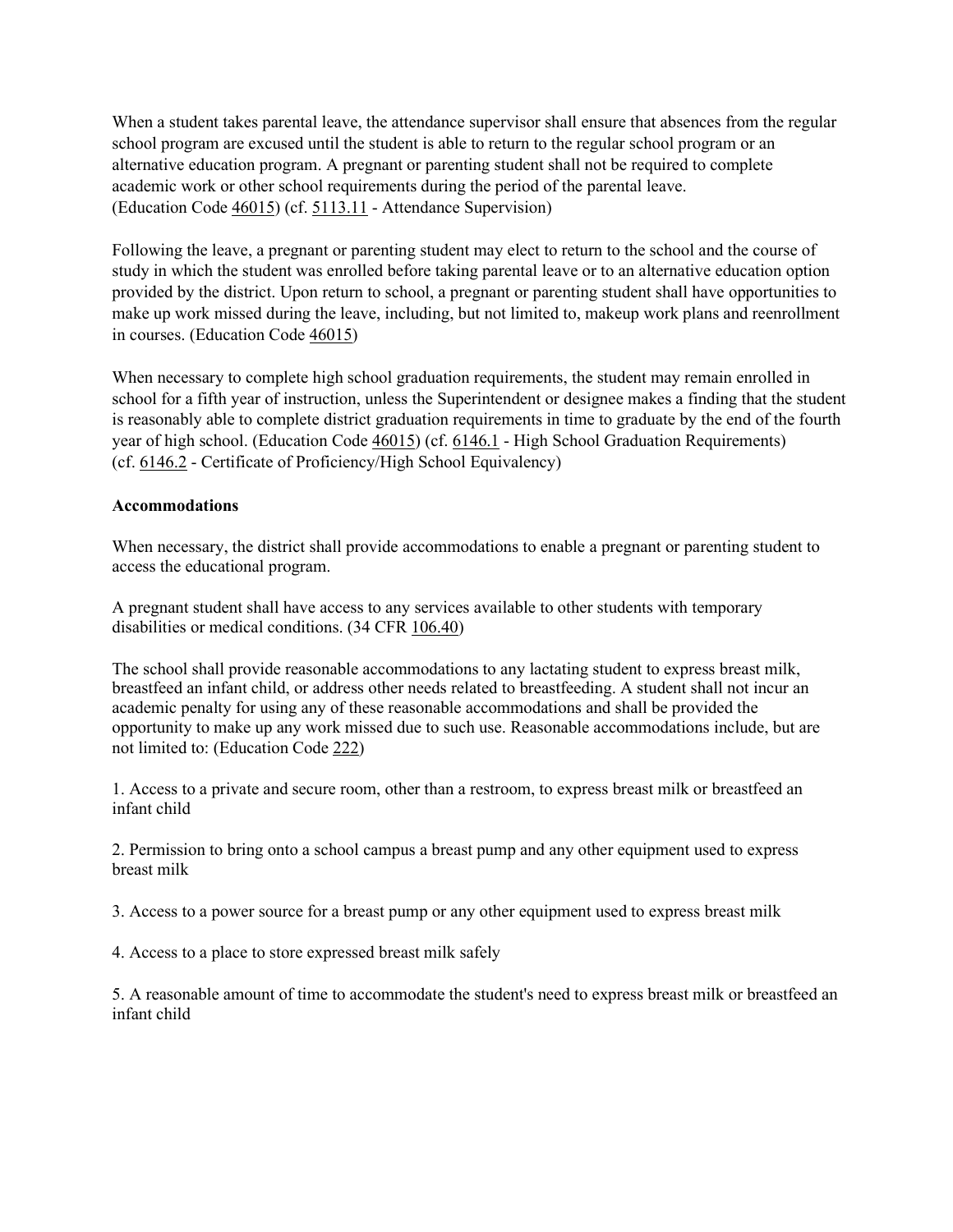## **Complaints**

Any complaint alleging discrimination on the basis of pregnancy or marital or parental status, district noncompliance with the requirements of Education Code [46015,](http://gamutonline.net/displayPolicy/131975/5) or district noncompliance with the requirement to provide reasonable accommodations for lactating students shall be addressed through the district's uniform complaint procedures in accordance with 5 CCR [4600-](http://gamutonline.net/displayPolicy/187020/5)[4670](http://gamutonline.net/displayPolicy/187039/5) and BP/AR 1312.3 - Uniform Complaint Procedures. A complainant who is not satisfied with the district's decision may appeal the decision to the California Department of Education (CDE). If the district or CDE finds merit in an appeal, the district shall provide a remedy to the affected student. (Education Code [222,](http://gamutonline.net/displayPolicy/1040625/5) [46015;](http://gamutonline.net/displayPolicy/131975/5) 5 CCR [4600-](http://gamutonline.net/displayPolicy/187020/5) 4670) (cf. [1312.3](http://gamutonline.net/displayPolicy/1074993/5) - Uniform Complaint Procedures)

#### **Program Evaluation**

The Superintendent or designee shall periodically report to the Board regarding the effectiveness of district strategies to support married, pregnant, and parenting students, which may include data on student participation in district programs and services, academic achievement, school attendance, graduation rate, and/or student feedback on district programs and services.

(cf. [0500](http://gamutonline.net/displayPolicy/171712/5) - Accountability)

(cf. [6162.5](http://gamutonline.net/displayPolicy/909494/5) - Student Assessment)

(cf. [6190](http://gamutonline.net/displayPolicy/259635/5) - Evaluation of the Instructional Program)

Legal Reference:

EDUCATION CODE

221.51 Nondiscrimination; married, pregnant, and parenting students

[222](http://gamutonline.net/displayPolicy/1040625/5) Reasonable accommodations; lactating students

222.5 Pregnant and parenting students, notification of rights

[230](http://gamutonline.net/displayPolicy/128867/5) Sex discrimination

[8200](http://gamutonline.net/displayPolicy/129304/5)[-8498](http://gamutonline.net/displayPolicy/129482/5) Child Care and Development Services Act

[46015](http://gamutonline.net/displayPolicy/131975/5) Parental leave

[48205](http://gamutonline.net/displayPolicy/138126/5) Excused absences

[48206.3](http://gamutonline.net/displayPolicy/132074/5) Temporary disability, definition

[48220](http://gamutonline.net/displayPolicy/132098/5) Compulsory education requirement

[48410](http://gamutonline.net/displayPolicy/132146/5) Persons exempted from continuation classes

[48980](http://gamutonline.net/displayPolicy/226041/5) Parental notifications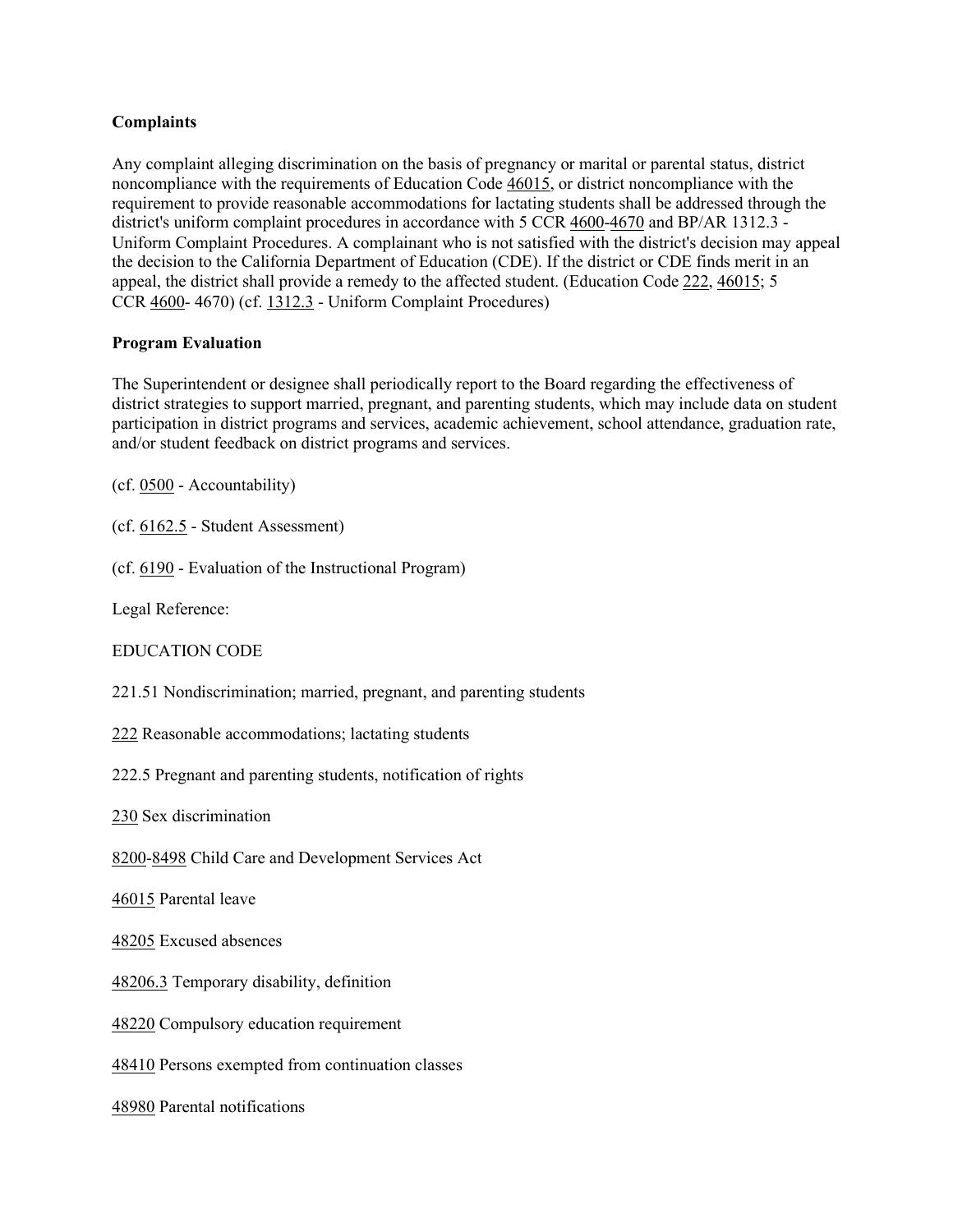[49553](http://gamutonline.net/displayPolicy/138817/5) Nutrition supplements for pregnant/lactating students

[51220.5](http://gamutonline.net/displayPolicy/132669/5) Parenting skills and education

[51745](http://gamutonline.net/displayPolicy/137989/5) Independent study

[52610.5](http://gamutonline.net/displayPolicy/133051/5) Enrollment of pregnant and parenting students in adult education

CIVIL CODE

[51](http://gamutonline.net/displayPolicy/226216/5) Unruh Civil Rights Act

FAMILY CODE

[7002](http://gamutonline.net/displayPolicy/140490/5) Description of emancipated minor

HEALTH AND SAFETY CODE

[104460](http://gamutonline.net/displayPolicy/149490/5) Tobacco prevention services for pregnant and parenting students

CODE OF REGULATIONS, TITLE 5

[4600](http://gamutonline.net/displayPolicy/187020/5)[-4670](http://gamutonline.net/displayPolicy/187039/5) Uniform complaint procedures

[4950](http://gamutonline.net/displayPolicy/187054/5) Nondiscrimination, marital and parental status

CODE OF REGULATIONS, TITLE 22

[101151](http://gamutonline.net/displayPolicy/293825/5)[-101239.2](http://gamutonline.net/displayPolicy/368007/5) General licensing requirements for child care centers

[101351](http://gamutonline.net/displayPolicy/293884/5)[-101439.1](http://gamutonline.net/displayPolicy/293906/5) Infant care centers

UNITED STATES CODE, TITLE 20

[1681](http://gamutonline.net/displayPolicy/189980/5)[-1688](http://gamutonline.net/displayPolicy/189987/5) Title IX, Education Act Amendments

UNITED STATES CODE, TITLE 42

[1786](http://gamutonline.net/displayPolicy/371182/5) Special supplemental nutrition program for women, infants, and children

CODE OF FEDERAL REGULATIONS, TITLE 7

246.1-246.28 Special supplemental nutrition program for women, infants, and children

CODE OF FEDERAL REGULATIONS, TITLE 34

[106.40](http://gamutonline.net/displayPolicy/274457/5) Marital or parental status